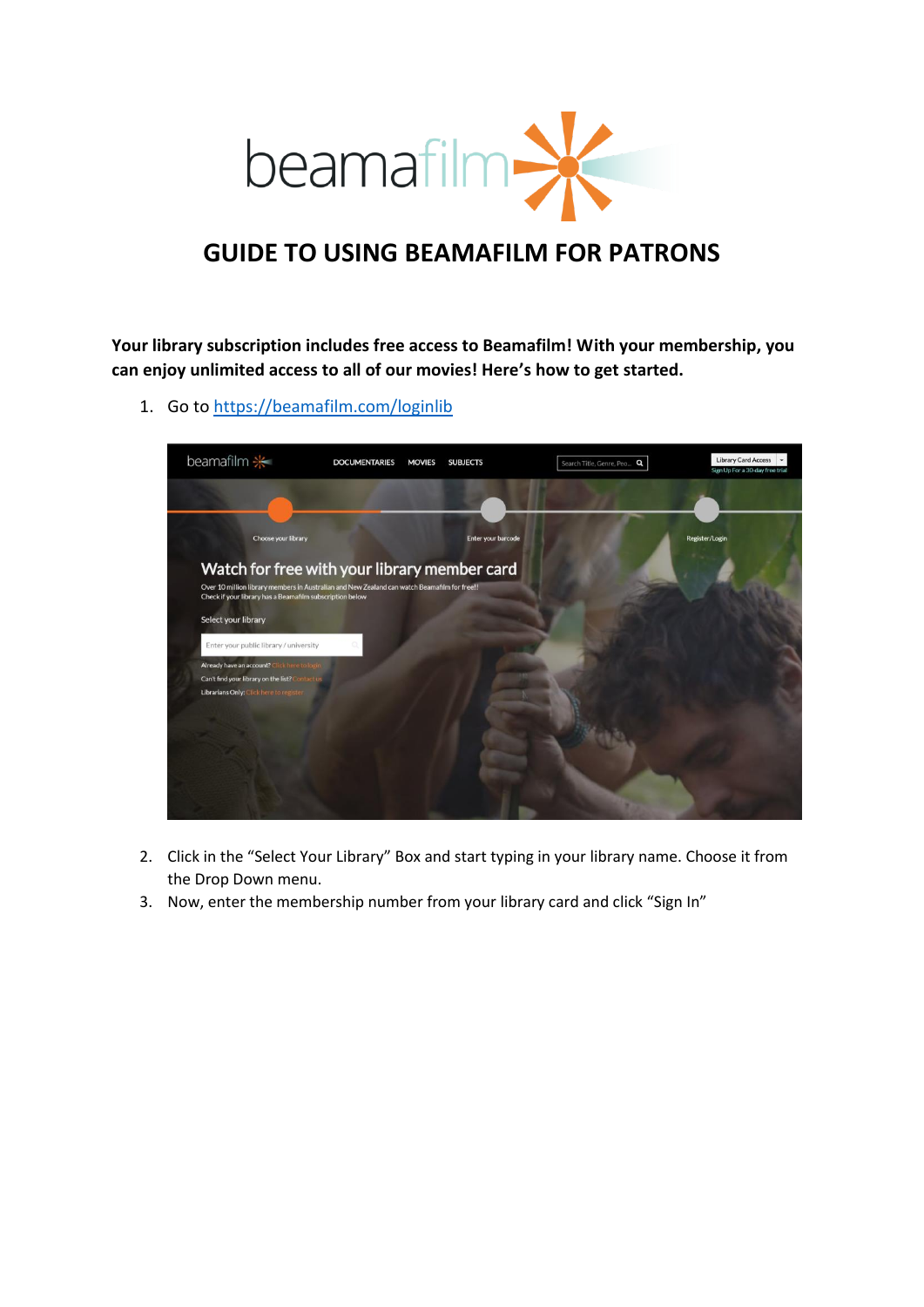

4. You will now be prompted to create an account. You can either click the Facebook or Google buttons to log in with your Facebook/Google account (don't worry, the only information we get is your email address!). Or, to create an account with us directly, click "Don't have an account yet?"

| beamafilm *         | <b>DOCUMENTARIES</b><br><b>MOVIES</b> | <b>SUBJECTS</b>                                              | Search Title, Genre, Peo Q | Library Card Access<br>$\bullet$<br>Sign Up For a 30-day free trial |
|---------------------|---------------------------------------|--------------------------------------------------------------|----------------------------|---------------------------------------------------------------------|
|                     |                                       |                                                              |                            |                                                                     |
|                     |                                       | J                                                            |                            |                                                                     |
| Choose your library |                                       | <b>Enter your barcode</b>                                    |                            | Register/Login                                                      |
|                     |                                       | You are now successfully authenticated as a member of Trial. |                            |                                                                     |
|                     |                                       | Sign up for a Beamafilm account                              |                            |                                                                     |
|                     |                                       |                                                              |                            |                                                                     |
|                     | Facebook                              |                                                              | Google                     |                                                                     |
|                     |                                       | OR                                                           |                            |                                                                     |
|                     | Email:                                |                                                              |                            |                                                                     |
|                     | Email Addresss                        |                                                              |                            |                                                                     |
|                     | Password:                             |                                                              |                            |                                                                     |
|                     | Password                              |                                                              |                            |                                                                     |
|                     |                                       | Log in                                                       |                            |                                                                     |
|                     |                                       | Forgot password?                                             |                            |                                                                     |
|                     |                                       | Don't have an account yet?                                   |                            |                                                                     |

5. Follow the prompts to give us your name, email and a unique password.